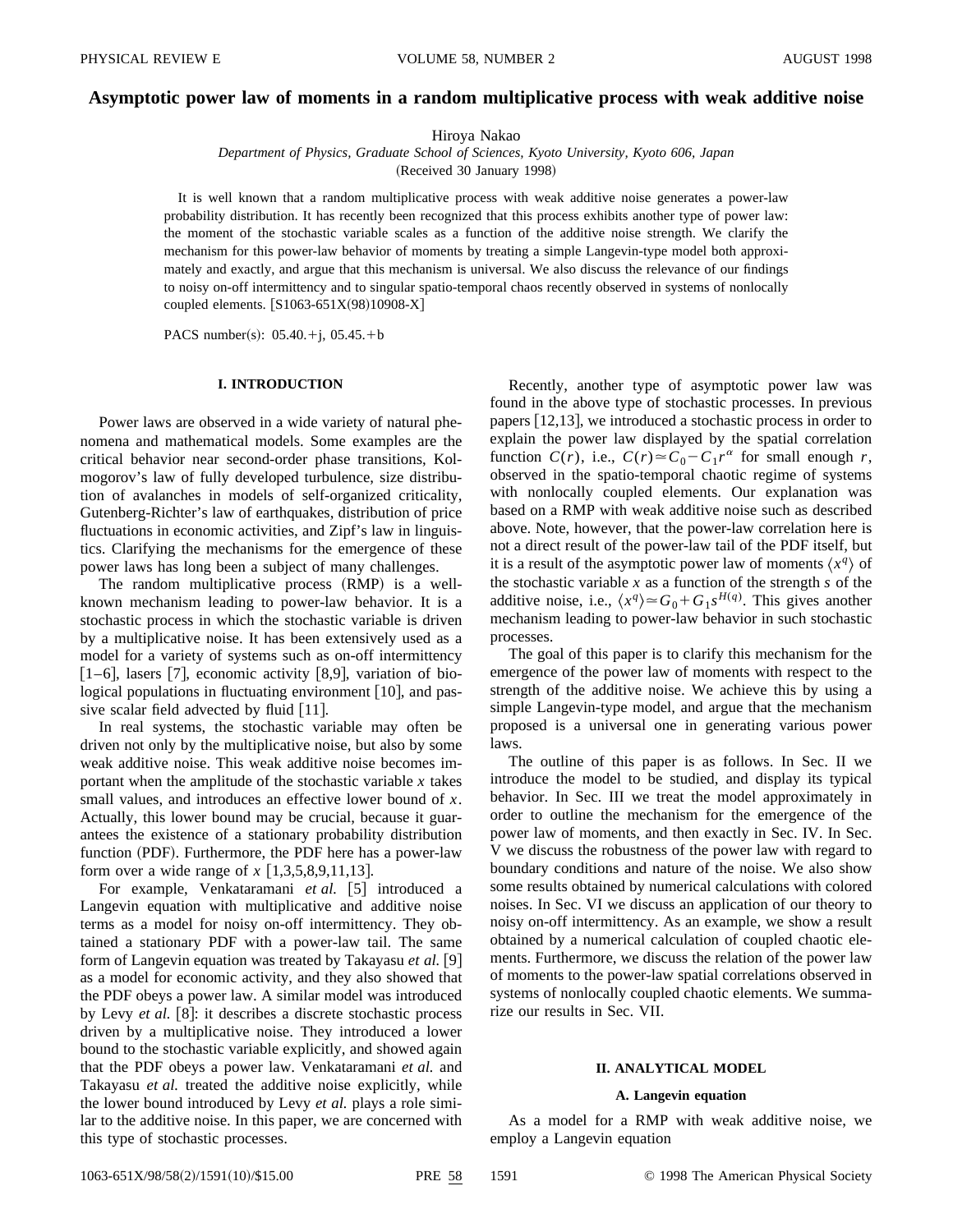$$
\frac{dx(t)}{dt} = \lambda(t)x(t) + \eta(t),
$$
\n(1)

where  $x(t)$  is a stochastic variable,  $\lambda(t)$  a multiplicative noise, and  $\eta(t)$  an additive noise. We assume both  $\lambda(t)$  and  $\eta(t)$  to be Gaussian-white, and their average and variance to be given by

$$
\langle \lambda(t) \rangle = \lambda_0, \quad \langle [\lambda(t) - \lambda_0] [\lambda(t') - \lambda_0] \rangle = 2D_\lambda \delta(t - t'),
$$
  
(2)  

$$
\langle \eta(t) \rangle = 0, \quad \langle \eta(t) \eta(t') \rangle = 2D_\eta \delta(t - t').
$$

We further assume  $D_n \ll D_\lambda$ , namely, the additive noise is sufficiently weaker than the multiplicative noise.

This simple Langevin equation  $(1)$  has been widely used in many studies of various systems  $\vert 5,7,9,11 \vert$ . The physical meaning of  $x(t)$ ,  $\lambda(t)$ , and  $\eta(t)$  may be different depending on the specific system under consideration. For example, in the case of lasers,  $x(t)$  gives the number of photons,  $\lambda(t)$  its fluctuating amplification rate, and  $\eta(t)$  the noise due to random spontaneous emissions of atoms. When we are working with noisy on-off intermittency,  $x(t)$  gives the measure of a distance from the invariant manifold,  $\lambda(t)$  the instantaneous vertical Lyapunov exponent, and  $\eta(t)$  the noise due to a parameter mismatch or some other cause. In the context of economic models,  $x(t)$  represents the wealth,  $\lambda(t)$  the rate of change of the wealth, and  $\eta(t)$  some external noise of various sources.

#### **B. Boundary conditions**

In order to obtain a statistically stationary state from the Langevin equation  $(1)$ , we generally need upper and lower bounds of *x*. In our model, the weak additive noise may act as an effective lower bound.

(a) *Lower bound*. Without the additive noise,  $x(t)$  tends to 0 when the average expansion rate  $\lambda_0$  is negative. The additive noise introduces an effective lower bound of  $x(t)$ , which keeps  $x(t)$  away from the zero value even if  $\lambda_0 < 0$ . In this paper, we treat the additive noise explicitly, while in some other studies it is replaced by a reflective wall (infinitely high barrier) placed at some small  $x$ .

(b) *Upper bound*. To be realistic, when  $x(t)$  takes too large values, it should be saturated by some effect such as nonlinearity. We simply introduce this effect as boundary conditions, specifically reflective walls at  $x=\pm 1$ .

With these upper and lower bounds provided by an additive noise and reflective walls, the Langevin equation  $(1)$ admits a statistically stationary state. In Fig. 1, we show a typical time evolution of  $x(t)$  governed by the Langevin equation (1) for slightly negative  $\lambda_0$ , where the reflective walls are placed at  $x = \pm 1$ . In spite of the negative average expansion rate  $\lambda_0$ ,  $x(t)$  does not simply decay but exhibits intermittent bursts. The generation of bursts may be interpreted as follows. Due to the weak additive noise,  $x(t)$  may generally have small but finite values. If positive  $\lambda(t)$  happens to persist over some period,  $x(t)$  will be amplified exponentially and attain large values, which are nothing but bursts. Of course,  $x(t)$  may eventually decay to the noise level because of negative  $\lambda_0$ . The chance of bursts will in-



FIG. 1. Typical time evolution of the amplitude  $x(t)$  of the Langevin equation (1) for  $\lambda_0 = -0.5$ ,  $D_\lambda = 0.5$ ,  $D_\eta = 0.000 05$ .

crease with the additive noise strength. Why this leads to a power-law dependence of moments of  $x(t)$  on the additive noise strength can be understood from the argument below.

The intermittency described above has the same statistical nature as the noisy on-off intermittency. Actually, one may consider the noisy on-off intermittency as a stochastic process of the type described above.

# **III. APPROXIMATE TREATMENT**

In order to give an outline of the mechanism underlying the emergence of the power law of moments, we first treat the Langevin equation  $(1)$  approximately.

#### **A. Fokker-Planck equation**

We introduce a characteristic amplitude

$$
s = \sqrt{\frac{D_{\eta}}{D_{\lambda}}} \quad (0 < s < 1), \tag{3}
$$

which results from the balance between the fluctuation due to the multiplicative noise  $\langle (\lambda x)^2 \rangle \sim D_{\lambda} x^2$  and the fluctuation due to the additive noise  $\langle \eta^2 \rangle \sim D_{\eta}$ . We divide the range of *x* into two parts,  $0<|x|< s$  and  $s<|x|<1$ , and ignore in each region one of the noise sources that is less dominant there. Since the system is statistically symmetric with respect to the transformation  $x \rightarrow -x$ , we consider only the absolute value  $|x|$  hereafter.

(a)  $s<|x|<1$ . In this region, we ignore the effect of the additive noise and consider a Langevin equation

$$
\frac{dx(t)}{dt} = \lambda(t)x(t).
$$
 (4)

By introducing a new variable  $y(t) = \ln |x(t)|$ , Eq. (4) is rewritten as

$$
\frac{dy(t)}{dt} = \lambda(t),\tag{5}
$$

which gives a diffusion process with mean drift.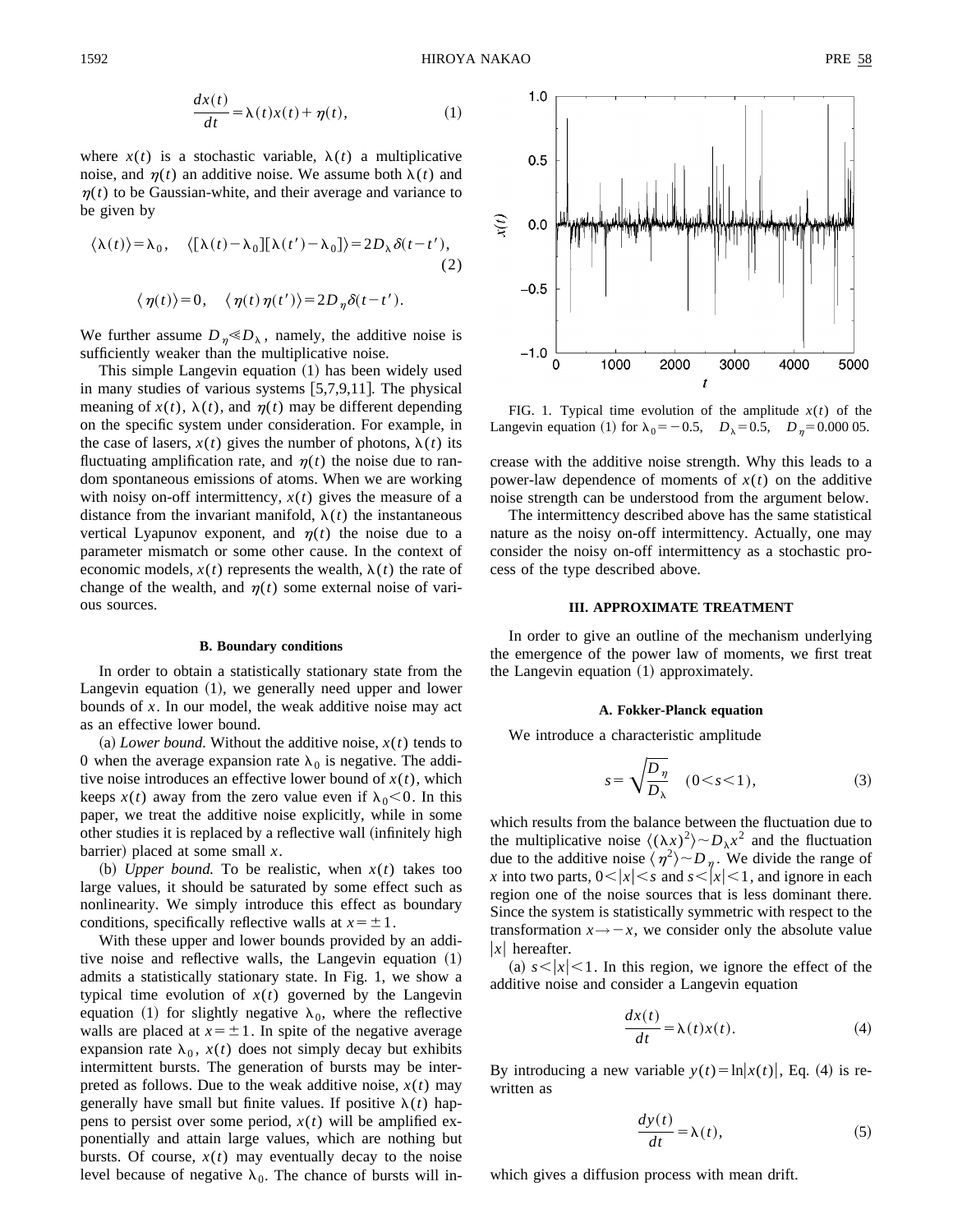Let  $P_1(x,t)$  denote the PDF of  $x(t)$  and  $\overline{P}_1(y,t)$  the corresponding PDF of  $y(t)$ . The Fokker-Planck equation corresponding to Eq.  $(4)$  takes the form

$$
\frac{\partial}{\partial t}\overline{P}_1(y,t) = -\frac{\partial}{\partial y}j_1(y,t),\tag{6}
$$

where the flux  $j_1(y,t)$  is given by

$$
j_1(y,t) = \lambda_0 \overline{P}_1(y,t) - D_\lambda \frac{\partial}{\partial y} \overline{P}_1(y,t). \tag{7}
$$

Setting reflective walls at  $x=\pm 1$  is equivalent to assuming a no-flux boundary condition for  $j_1$  at  $y=0$ , i.e.,  $j_1(y=0,t)$  $=0.$ 

(b)  $0 < |x| < s$ . In this region, we ignore the effect of the multiplicative noise, and this leads to a Langevin equation

$$
\frac{dx(t)}{dt} = \eta(t). \tag{8}
$$

Let  $P_2(x,t)$  be the PDF of  $x(t)$ .  $P_2(x,t)$  obeys the Fokker-Planck equation

$$
\frac{\partial}{\partial t}P_2(x,t) = -\frac{\partial}{\partial x}j_2(x,t),\tag{9}
$$

where the flux  $j_2(x,t)$  is now defined by

$$
j_2(x,t) = -D_{\eta} \frac{\partial}{\partial x} P_2(x,t).
$$
 (10)

The boundary conditions to be imposed here are the continuity of  $P_1$  and  $P_2$ , and also  $j_1$  and  $j_2$ , each at  $|x| = s(y)$  $=$ ln *s*).

#### **B. Stationary PDF with a power-law tail**

We calculate here the stationary solution of the Fokker-Planck equation.

(a)  $s < |x| < 1$ . Stationarity condition  $\partial \overline{P}_1 / \partial t = 0$  gives  $\partial j_1 / \partial y = 0$ , i.e.,  $j_1(y) \equiv$ const, and the no-flux boundary condition  $j_1(y=0)=0$  gives  $j_1(y)=0$ . Therefore, the stationary solution  $\overline{P}_1(y)$  satisfies

$$
0 = \lambda_0 \overline{P}_1(y) - D_\lambda \frac{\partial}{\partial y} \overline{P}_1(y). \tag{11}
$$

This can be solved as

$$
\overline{P}_1(y) = C \exp\left(\frac{\lambda_0}{D_\lambda}y\right),\tag{12}
$$

where  $C$  is a normalization constant. In terms of the original variable *x*, we obtain

$$
P_1(x) = \overline{P}_1(y)\frac{dy}{dx} = C\frac{1}{|x|}\exp\left(\frac{\lambda_0}{D_{\lambda}}\ln(|x|)\right) = C|x|^{\lambda_0/D_{\lambda}-1}.
$$
\n(13)

Thus, the PDF obeys a power law in this region. The exponent of this power law is determined by the ratio of  $\lambda_0$  to



FIG. 2. PDFs  $P(x)$  vs  $x$ , where the approximate and exact curves are compared. The parameters are the same as in Fig. 1.

 $D_{\lambda}$ , i.e., by the basic statistical characteristics of the multiplier  $\lambda(t)$ , and does not depend on the nature of the additive noise. We denote this ratio as  $\beta$  hereafter:

$$
\beta = \frac{\lambda_0}{D_\lambda}.\tag{14}
$$

(b)  $0 < |x| < s$ . A general form of the stationary solution is given by  $P_2(x) = Ax + B$ , where *A* and *B* are constants. Continuity of the flux and the PDF at  $|x|=s$ , i.e.,  $j_2(s)=j_1(s)$  $\equiv$  0 and  $P_2(s) = P_1(s)$ , gives  $A = 0$  and  $B = P_1(s)$ . Therefore,  $P_2(x)$  takes a constant value:

$$
P_2(x) \equiv P_1(s) = Cs^{\lambda_0/D_{\lambda} - 1}.
$$
 (15)

Finally, the approximate stationary PDF is obtained as

$$
P(x) = \begin{cases} Cs^{\beta - 1} & (0 < |x| < s), \\ Cx^{\beta - 1} & (s < |x| < 1), \\ 0 & (|x| > 1). \end{cases}
$$
(16)

The normalization constant *C* is determined from

$$
\int_{-1}^{1} P(x)dx = 2 \int_{0}^{1} P(x)dx = 1, \tag{17}
$$

and calculated as

$$
C = \left[2\left(\int_0^s s^{\beta-1} dx + \int_s^1 x^{\beta-1} dx\right)\right]^{-1} = \left[2\left(s^{\beta} + \frac{1-s^{\beta}}{\beta}\right)\right]^{-1}.
$$
\n(18)

Thus, the PDF consists of three parts, i.e., a constant part near the origin where  $x(t)$  is dominated by a normal diffusion process, a power-law tail where  $x(t)$  is dominated by a RMP, and a vanishing part. The boundary between the constant part and the power-law tail is located at  $|x| = s$ , which is proportional to the additive noise strength  $\sqrt{D_n}$ . We show this approximate PDF  $(16)$  in Fig. 2.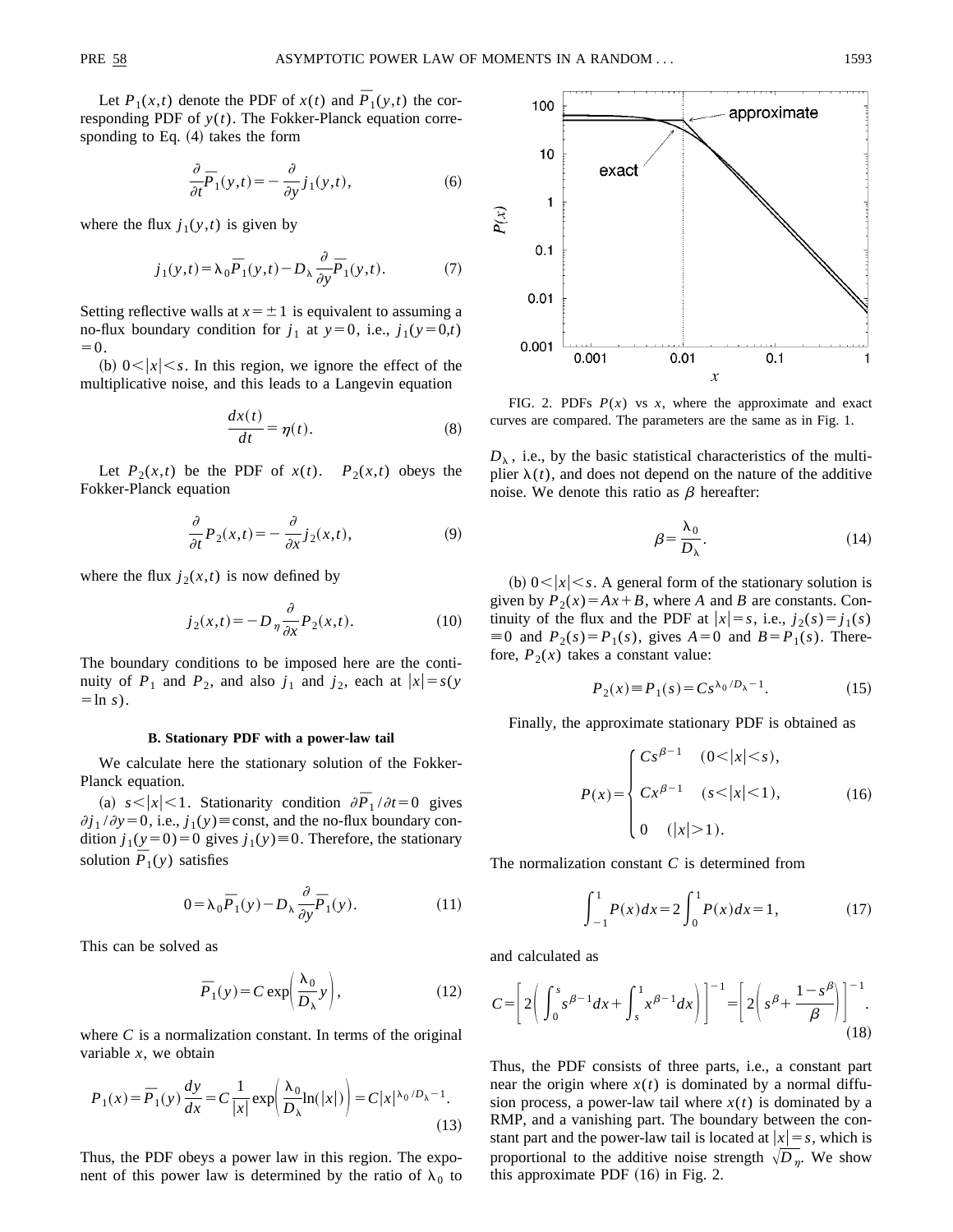## **C. Moments**

The *q*th moment  $\langle x^q \rangle$  of |x| in this stationary state (16) is calculated as

$$
\langle x^q \rangle = \int_{-1}^1 |x|^q P(x) dx = 2 \int_0^1 x^q P(x) dx
$$

$$
= 2C \left( \int_0^s x^q s^{\beta-1} dx + \int_s^1 x^q x^{\beta-1} dx \right)
$$

$$
= \frac{\beta}{\beta+q} \frac{1 + \left( \frac{\beta+q}{1+q} - 1 \right) s^{\beta+q}}{1 + (\beta-1)s^\beta}.
$$
(19)

We can write the above in the form

$$
\langle x^q \rangle = c_q \frac{1 + a_q s^{\beta + q}}{1 + a_0 s^\beta},\tag{20}
$$

where  $c_q$  and  $a_q$  are given by

$$
c_q = \frac{\beta}{\beta + q}, \quad a_q = \frac{\beta + q}{1 + q} - 1.
$$
 (21)

Note that the exponent  $\beta$  of the PDF now appears as the power of *s*. As we explain below, the form of Eq. (20) is all we need for the emergence of the asymptotic power law of moments.

### **D. Asymptotic forms of the moments**

We investigate the asymptotic forms of the moment  $\langle x^q \rangle$ in the limit of small additive noise *s*. We consider only the practically interesting case of positive *q*.

(a)  $\beta$  > 0. By expanding the denominator of  $\langle x^q \rangle$  and taking the lowest order in *s*, we obtain

$$
\langle x^q \rangle \simeq c_q (1 - a_0 s^\beta). \tag{22}
$$

(b)  $\beta$ <0. Ignoring 1 in the denominator of  $\langle x^q \rangle$ , we obtain

$$
\langle x^q \rangle \approx \frac{c_q}{a_0} (s^{|\beta|} + a_q s^q). \tag{23}
$$

Which of  $|\beta|$  and q is smaller determines which of the two terms on the right-hand side of Eq.  $(23)$  dominates. We thus obtain

$$
\langle x^q \rangle \approx \begin{cases} \frac{c_q}{a_0} s^{|\beta|} & (|\beta| < q), \\ \frac{c_q a_q}{a_0} s^q & (|\beta| > q). \end{cases} \tag{24}
$$

These results show that the moment  $\langle x^q \rangle$  approaches a simple power-law form as a function of the position *s* of the boundary, or the strength  $\sqrt{D_n}$  of the additive noise:

$$
\langle x^q \rangle \approx G_0 + G_1 s^{H(q)},\tag{25}
$$

where  $G_0$  and  $G_1$  are constants.  $G_0$  vanishes when  $\beta$  $<$ 0 ( $\lambda$ <sub>0</sub> $<$ 0), while it takes a finite value when  $\beta$  $>$ 0 ( $\lambda$ <sub>0</sub>  $>$ 0). Thus, we have obtained the power law of moments.

### **E. Exponents**

The exponent  $H(q)$  of the moment  $\langle x^q \rangle$  is determined by  $\beta$ , namely, the ratio of  $\lambda_0$  to  $D_\lambda$ . From Eqs. (22) and (24),  $H(q)$  varies with *q* as follows:

(a)  $\beta$  < 0,

$$
H(q) = \begin{cases} q & (0 < q < |\beta|), \\ |\beta| & (|\beta| < q); \end{cases}
$$
 (26)

(b)  $\beta > 0$ ,

$$
H(q) = \beta. \tag{27}
$$

We notice that  $H(q) = q$  when  $0 \lt q \lt |\beta|$ , but  $H(q) = |\beta|$ when  $|\beta| \leq q$  or  $\beta > 0$  without dependence on *q*.

### **F. Other asymptotic regimes**

When  $\beta \approx 0$  or  $|\beta| \approx q$ , there exist other asymptotic regimes where the asymptotic form of the moment in the *s*  $\rightarrow$  0 limit is not a power law.

(a)  $\beta \approx 0$ . Consider a parameter region where  $\beta \approx 0$  and  $|\beta \ln s| \le 1$ . The denominator of  $\langle x^q \rangle$  can be expanded as

$$
1 + a_0 s^{\beta} = 1 + a_0 \exp(\beta \ln s)
$$
  
= 1 + a\_0 + a\_0 \beta \ln s + O(|\beta \ln s|^2). (28)

Using  $a_0 = \beta - 1$  and  $\ln s \ge 1$ , the  $a_0 \beta \ln s$  term is found to be dominant and we obtain

$$
\langle x^q \rangle \simeq \frac{c_q}{|a_0 \beta \ln s|}.\tag{29}
$$

Thus  $\langle x^q \rangle$  diverges logarithmically as  $1/|\ln s|$ .

(b)  $|\beta| \approx q$ . Consider a parameter region where  $\beta < 0$  and  $|\beta| \approx q$ . We further assume  $|(q-|\beta|) \ln s| \ll 1$ .  $\langle x^q \rangle$  is then given by

$$
\langle x^q \rangle \approx \frac{c_q}{a_0} (s^{|\beta|} + a_q s^q) = \frac{c_q}{a_0} s^{|\beta|} (1 + a_q s^{q-|\beta|}). \tag{30}
$$

Expanding the right-hand side, we obtain

$$
1 + a_q s^{q-|\beta|} = 1 + a_q \exp((q-|\beta|) \ln s)
$$
  
= 1 + a\_q + a\_q (q-|\beta|) \ln s  
+ O(|(q-|\beta|) \ln s|^2). (31)

By using  $a_q = (\beta + q)/(1 + q) - 1$  and  $\ln s \ge 1$ , the  $a_q(q)$  $-|\beta|$ ) ln *s* term is found to be dominant, and we obtain

$$
\langle x^q \rangle \simeq \frac{c_q a_q}{a_0} |(q - |\beta|) s^{|\beta|} \ln s|.
$$
 (32)

Thus  $\langle x^q \rangle$  diverges as  $|s^{|\beta|} \ln s$ .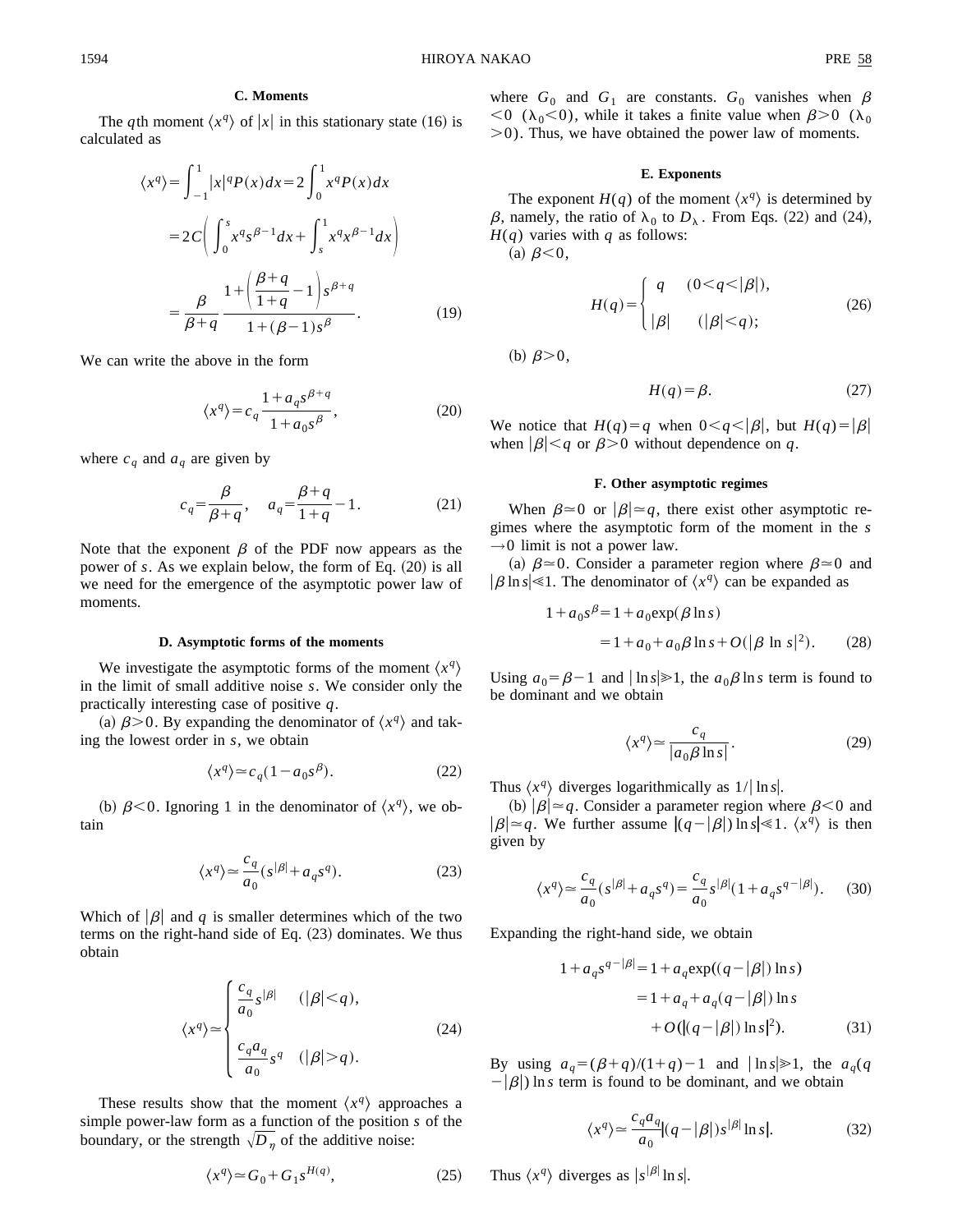Next, we treat the effect of the additive noise without approximation. The argument below is in parallel with the previous one, and their results agree qualitatively, giving the same values of the exponents. How to calculate the PDF follows the argument by Venkataramani et al. [5].

### **A. Fokker-Planck equation**

The Fokker-Planck equation corresponding to the Langevin equation  $(1)$  is given by

$$
\frac{\partial}{\partial t}P(x,t) = -\frac{\partial}{\partial x}j(x,t),\tag{33}
$$

where  $P(x,t)$  is the PDF of  $x(t)$ , and the flux  $j(x,t)$  takes the form

$$
j(x,t) = (\lambda_0 + D_\lambda)xP(x,t) - \frac{\partial}{\partial x}[(D_\lambda x^2 + D_\eta)P(x,t)].
$$
\n(34)

Reflective walls at  $x = \pm 1$  are equivalent to imposing no-flux boundary conditions at  $x=\pm 1$ , i.e.,

$$
j(x = \pm 1, t) = 0.
$$
 (35)

#### **B. Stationary PDF with a power-law tail**

We calculate the stationary solution  $P(x)$  of the Fokker-Planck equation (33). Stationarity condition  $\partial P(x,t)/\partial t=0$ gives  $\partial j(x,t)/\partial x=0$ , i.e.,  $j(x) \equiv$ const, and no-flux boundary conditions  $j(x=\pm 1)=0$  give  $j(x)=0$ . Therefore,  $P(x)$ obeys

$$
(\lambda_0 + D_\lambda)xP(x) - \frac{\partial}{\partial x}[(D_\lambda x^2 + D_\eta)P(x)] = 0. \quad (36)
$$

Solving this, we obtain

$$
P(x) = C(D_{\lambda}x^{2} + D_{\eta})^{\lambda_{0}/2D_{\lambda} - 1/2}
$$
 (37)

as the stationary PDF, where *C* is a normalization constant to be determined from

$$
\int_{-1}^{1} P(x)dx = 2 \int_{0}^{1} P(x)dx = 1.
$$
 (38)

If we use the integral formula

$$
\int_0^1 (1 + cx^2)^a dx = {}_2F_1(-a, \frac{1}{2}, \frac{3}{2}; -c),
$$
 (39)

where  ${}_{2}F_{1}(a,b,c;z)$  is the hypergeometric function, *C* can be expressed as

$$
C = \left[2D_{\eta}^{\lambda_0/2D_{\lambda}-1/2} {}_{2}F_{1}\left(-\frac{\lambda_0}{2D_{\lambda}} + \frac{1}{2}, \frac{1}{2}, \frac{3}{2}; -\frac{D_{\lambda}}{D_{\eta}}\right)\right]^{-1}.
$$
\n(40)

We define  $\beta$  as the ratio of the average expansion rate  $\lambda_0$  to its fluctuation  $D_{\lambda}$  as in the previous calculation, and  $\alpha$  as the exponent of  $P(x)$ , i.e.,

$$
\beta = \frac{\lambda_0}{D_\lambda}, \quad \alpha = \frac{\beta - 1}{2} = \frac{\lambda_0}{2D_\lambda} - \frac{1}{2}.
$$
 (41)

Further, we define *s* as the ratio of the strength  $\sqrt{D_n}$  of the additive noise to the strength  $\sqrt{D_{\lambda}}$  of the multiplicative noise:

$$
s = \sqrt{\frac{D_{\eta}}{D_{\lambda}}}.
$$
 (42)

Finally, the stationary PDF is expressed as

$$
P(x) = \begin{cases} \frac{\left(1 + \frac{x^2}{s^2}\right)^{\alpha}}{2_2 F_1 \left(-\alpha, \frac{1}{2}, \frac{3}{2}; -\frac{1}{s^2}\right)} & (\vert x \vert < 1), \\ 0 & (\vert x \vert > 1). \end{cases} \tag{43}
$$

This stationary PDF approaches a constant as  $x \rightarrow 0$ , and when  $s^2 \ll 1$ , namely, when the additive noise is sufficiently weaker than the multiplicative noise, the PDF approaches a power law as  $x \rightarrow \pm 1$ :

$$
P(x) \sim \begin{cases} \text{const} & (x \to 0), \\ |x|^{2\alpha} & (x \to \pm 1). \end{cases} \tag{44}
$$

The exponent of this power law is given by

$$
2\alpha = \beta - 1 = \frac{\lambda_0}{D_{\lambda}} - 1.
$$
 (45)

Thus, we obtain qualitatively the same PDF as the previous approximate result  $(16)$ , in particular, a power law with the same exponent. The crossover point between the constant region and the power-law region of the PDF is found from the balance of the two terms in the numerator of  $P(x)$ :

$$
1 \approx \frac{x^2}{s^2}.\tag{46}
$$

The crossover thus occurs near

$$
s = \sqrt{\frac{D_{\eta}}{D_{\lambda}}},\tag{47}
$$

which is exactly the point at which we divided the domain of *x* in the previous approximate treatment.

We show the exact PDF  $(43)$  in Fig. 2. The approximate PDF  $(16)$  reproduces the main features of the exact one well. In Figs. 3 and 4, we display two graphs of PDFs obtained in Eq. (43). Figure 3 illustrates PDFs for different values of  $\lambda_0$ with fixed  $D_n$ , while those in Fig. 4 are for different values of  $D_n$  with fixed  $\lambda_0$ . Each PDF takes a constant value near the origin, whereas it obeys a power law otherwise. Their exponents vary with  $\lambda_0$ , and the crossover position moves to the right with the increase of the strength  $\sqrt{D_n}$  of the additive noise.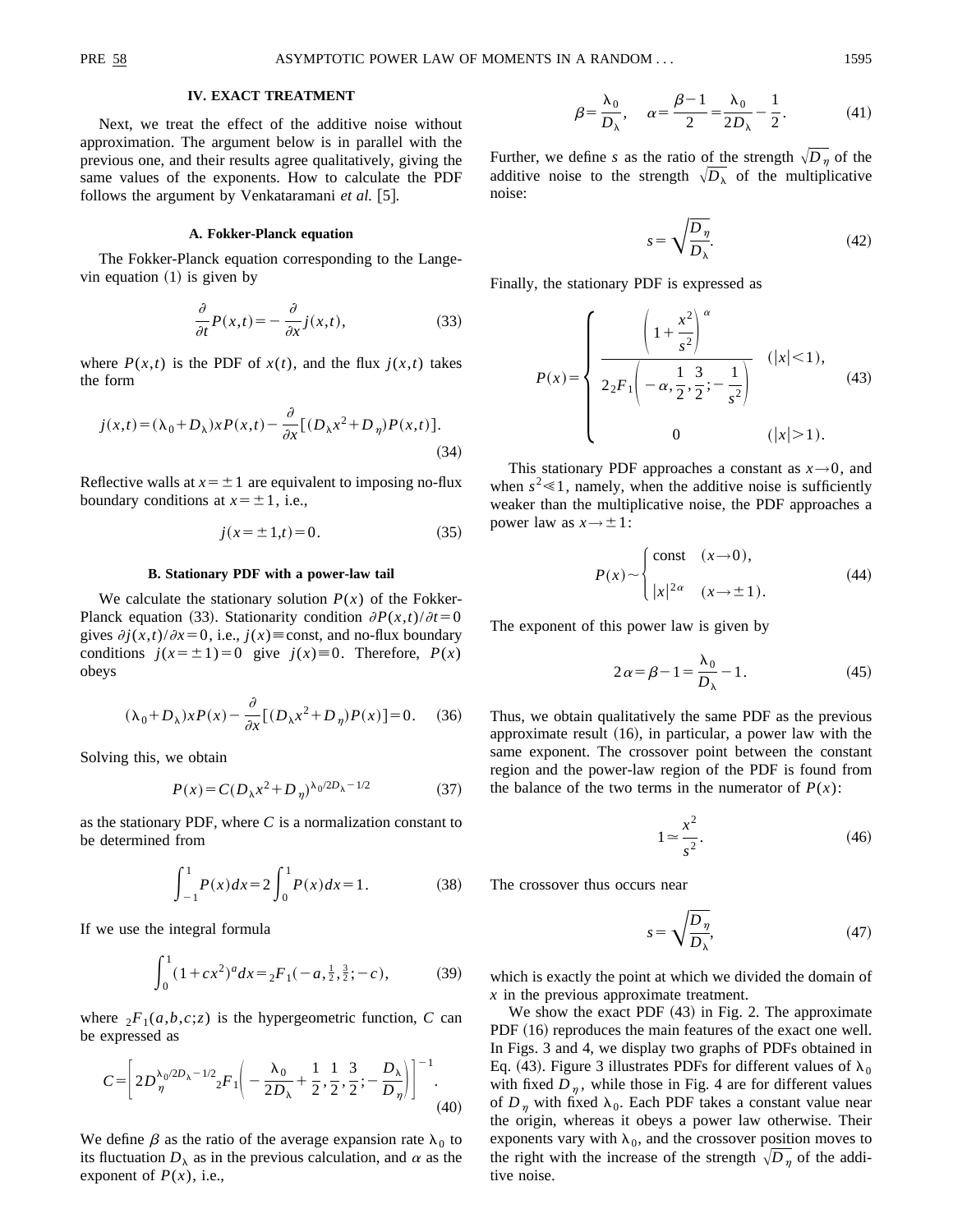

FIG. 3. PDFs  $P(x)$  vs *x* for several values of  $\lambda_0$ .  $D_\lambda = 0.5$  and  $D_n = 0.000 05$  are fixed.

### **C. Moments**

The *q*th moment  $\langle x^q \rangle$  with respect to the stationary PDF  $(43)$  is calculated as

$$
\langle x^q \rangle = \int_{-1}^{1} |x|^q P(x) dx = 2 \int_{0}^{1} x^q P(x) dx
$$

$$
= \frac{1}{1+q} \frac{{}_2F_1\left(-\alpha, \frac{1+q}{2}, \frac{3+q}{2}; -\frac{1}{s^2}\right)}{{}_2F_1\left(-\alpha, \frac{1}{2}, \frac{3}{2}; -\frac{1}{s^2}\right)}, \quad (48)
$$

where we used the integral formula

$$
\int_0^1 x^q (1+cx^2)^a dx = \frac{1}{1+q^2} F_1\bigg(-a, \frac{1+q}{2}, \frac{3+q}{2}; -c\bigg). \tag{49}
$$

In Fig. 5, we show the moments  $\langle x^q \rangle$  obtained in Eq. (48).



FIG. 4. PDFs  $P(x)$  vs *x* for several values of  $D_n$ .  $\lambda_0 = -0.5$ and  $D_{\lambda} = 0.5$  are fixed.



FIG. 5. Moments  $\langle x^q \rangle$  vs the strength *s* of the additive noise for several values of *q*. The parameters are  $\lambda_0 = -0.5$  and  $D_\lambda = 0.5$ .

### **D. Asymptotic forms of the moments**

We investigate the asymptotic forms of the moment  $\langle x^q \rangle$ in the limit of small additive noise,  $s \rightarrow 0$ . As before, we consider only the case  $q>0$ .

Using the asymptotic form of the hypergeometric function, i.e.,

$$
{}_{2}F_{1}(a,b,c;z) \approx \Gamma_{1}(a,b,c)(-z)^{-a} + \Gamma_{2}(a,b,c)(-z)^{-b}
$$
  

$$
(z \to \infty),
$$
 (50)

we can write the asymptotic form of  $\langle x^q \rangle$  as

$$
\langle x^q \rangle \approx \frac{1}{1+q} \frac{\Gamma_1 \left( -\alpha, \frac{1+q}{2}, \frac{3+q}{2} \right)}{\Gamma_1 \left( -\alpha, \frac{1}{2}, \frac{3}{2} \right)}
$$

$$
\times \frac{1+\Gamma_3 \left( -\alpha, \frac{1+q}{2}, \frac{3+q}{2} \right) s^{\beta+q}}{1+\Gamma_3 \left( -\alpha, \frac{1}{2}, \frac{3}{2} \right) s^{\beta}}, \quad (51)
$$

where  $\Gamma_1$ ,  $\Gamma_2$ , and  $\Gamma_3$  are defined in terms of the gamma function  $\Gamma(a)$  as

$$
\Gamma_1(a,b,c) = \frac{\Gamma(c)\Gamma(b-a)}{\Gamma(b)\Gamma(c-a)}, \quad \Gamma_2(a,b,c) = \frac{\Gamma(c)\Gamma(a-b)}{\Gamma(a)\Gamma(c-b)},\tag{52}
$$

and

$$
\Gamma_3(a,b,c) = \frac{\Gamma_2(a,b,c)}{\Gamma_1(a,b,c)}.
$$
\n(53)

Notice that here again we obtain the form already obtained in the previous approximate calculation:

$$
\langle x^q \rangle = c_q \frac{1 + a_q s^{\beta + q}}{1 + a_0 s^\beta}.
$$
\n<sup>(54)</sup>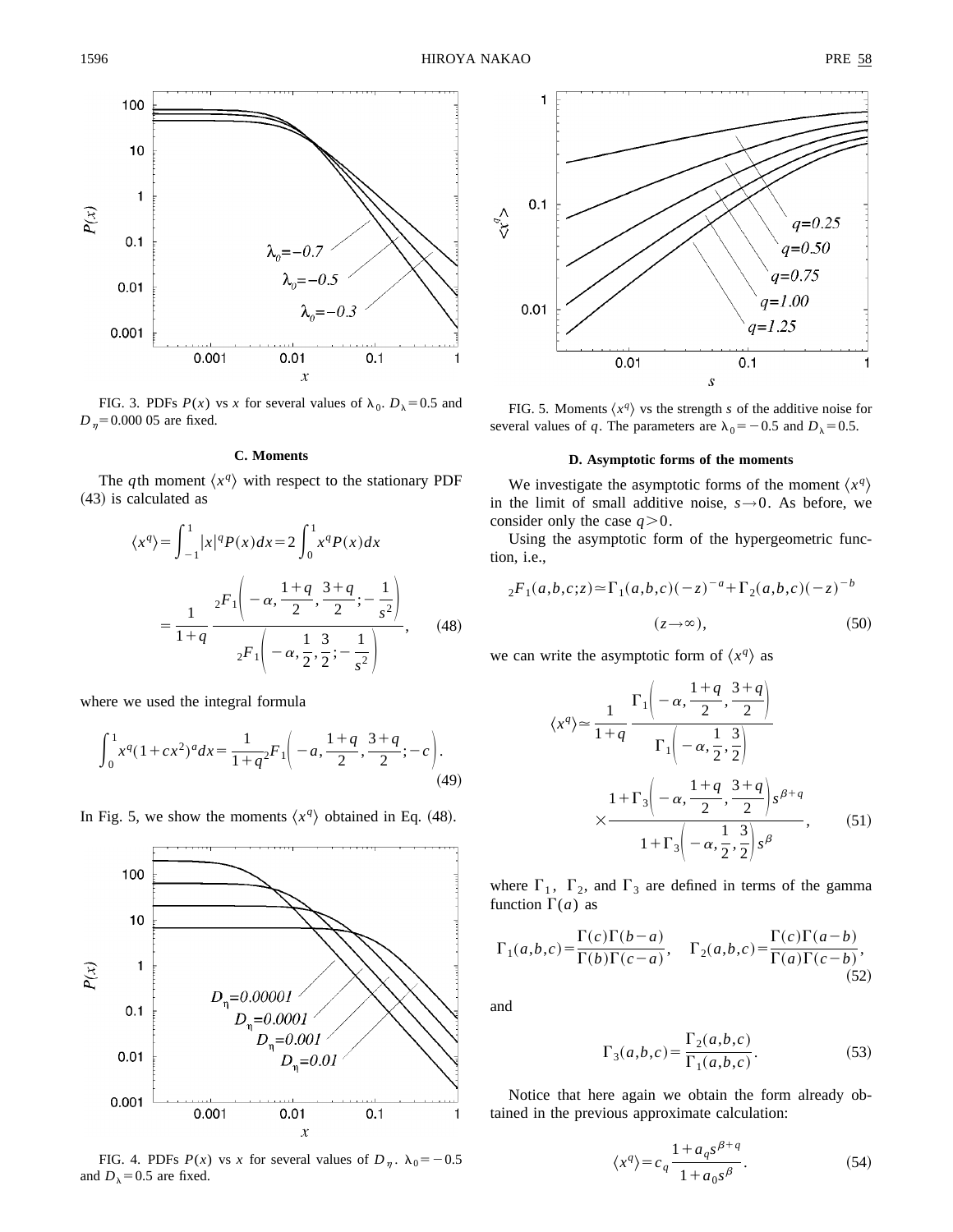

FIG. 6. Moments  $\langle x^q \rangle$  vs the strength *s* of the additive noise; a blowup of Fig. 5 for a small *s* region.

However, the expressions for  $c_q$  and  $a_q$  are different, and now given by

$$
c_q = \frac{1}{1+q} \frac{\Gamma_1\left(-\alpha, \frac{1+q}{2}, \frac{3+q}{2}\right)}{\Gamma_1\left(-\alpha, \frac{1}{2}, \frac{3}{2}\right)},
$$
  

$$
a_q = \Gamma_3\left(-\alpha, \frac{1+q}{2}, \frac{3+q}{2}\right).
$$
 (55)

Using this form, and from exactly the same reasoning as before, we can show that  $\langle x^q \rangle$  asymptotically obeys a power law as  $s \rightarrow 0$ :

$$
\langle x^q \rangle \approx G_0 + G_1 s^{H(q)}.\tag{56}
$$

In Fig. 6, we show the moments  $\langle x^q \rangle$  for small *s*. Each moment shows power-law dependence on the strength *s* of the additive noise.

#### **E. Exponents and other asymptotic regimes**

The only difference between the above exact result and the previous approximate result is in some coefficients involved. Since the exponents are unchanged, the behavior of  $H(q)$  is exactly the same as the previous result. There is also no difference in that there exist other asymptotic regimes near  $\beta=0$  or  $|\beta|=q$ , which is clear if we notice  $a_q=-1$  $+O(\beta)$  and  $\ln s \ge 1$ .

In Fig. 7, the exponent  $H(q)$  versus  $\lambda_0$  obtained theoretically in Eqs.  $(26)$  and  $(27)$  is given in comparison with those obtained numerically by a direct simulation of the Langevin equation (1). Each  $H(q) - \lambda_0$  curve is composed of two parts, i.e., a part where  $H(q)$  varies in proportion to  $|\lambda_0|$  and that where  $H(q)$  saturates to a constant. We estimated the exponents numerically by assuming a power law even in the above-mentioned non-power-law asymptotic regimes. Therefore, the estimated values there are naturally different from those expected theoretically.



FIG. 7. Exponents  $H(q)$  vs  $\lambda_0$  obtained numerically (symbols) and theoretically (lines) for  $q=1,2,3$ . The value of  $D<sub>\lambda</sub>$  is fixed to 0.5.

### **V. ROBUSTNESS OF THE POWER LAW**

Although we have treated only the Langevin equation  $(1)$ up to this point, the type of power law discussed above appears in many other models. It is insensitive to the details of the model such as the boundary conditions imposed, discreteness or continuity of time, and the nature of noise terms. We thus discuss the robustness of the power law here.

### **A. Boundary conditions**

We treated the effect of the additive noise explicitly both in the approximate and exact calculations. The crucial role of the additive noise in generating a power-law PDF is to save the stochastic variable from decaying completely by generating small fluctuations around the zero value where a normal diffusion process dominates. This is the reason why the usual approximation of replacing the additive noise with an explicit lower bound of the variable works well.

Although we assumed that the upper bound of the stochastic variable is simply given by the reflective walls, the result would not change essentially if we replace it with some nonlinearity as given by a  $-x^3$  term, at least for not too large *q*. This is because the dominant contribution to the *s* dependence of  $\langle x^q \rangle$  comes from the region of large  $P(x)$ , i.e., that of small *x* and not from the large *x* region near the upper bound.

#### **B. Discrete models**

Power laws also appear in discrete-time models, and their origin is exactly the same as before. For example, in  $[13]$  we introduced a discrete time stochastic process

$$
x_{n+1} = e^{\lambda_n} x_n + O(x_n^2) + \eta_n, \tag{57}
$$

where *n* is the time step and  $\lambda_n$  and  $\eta_n$  are noise. We approximated the additive noise term and the nonlinear term as lower and upper reflective walls, and obtained a power-law PDF. Furthermore, we obtained a power-law dependence of the moments of  $x$  on the position of the lower bound, i.e., the strength of the additive noise.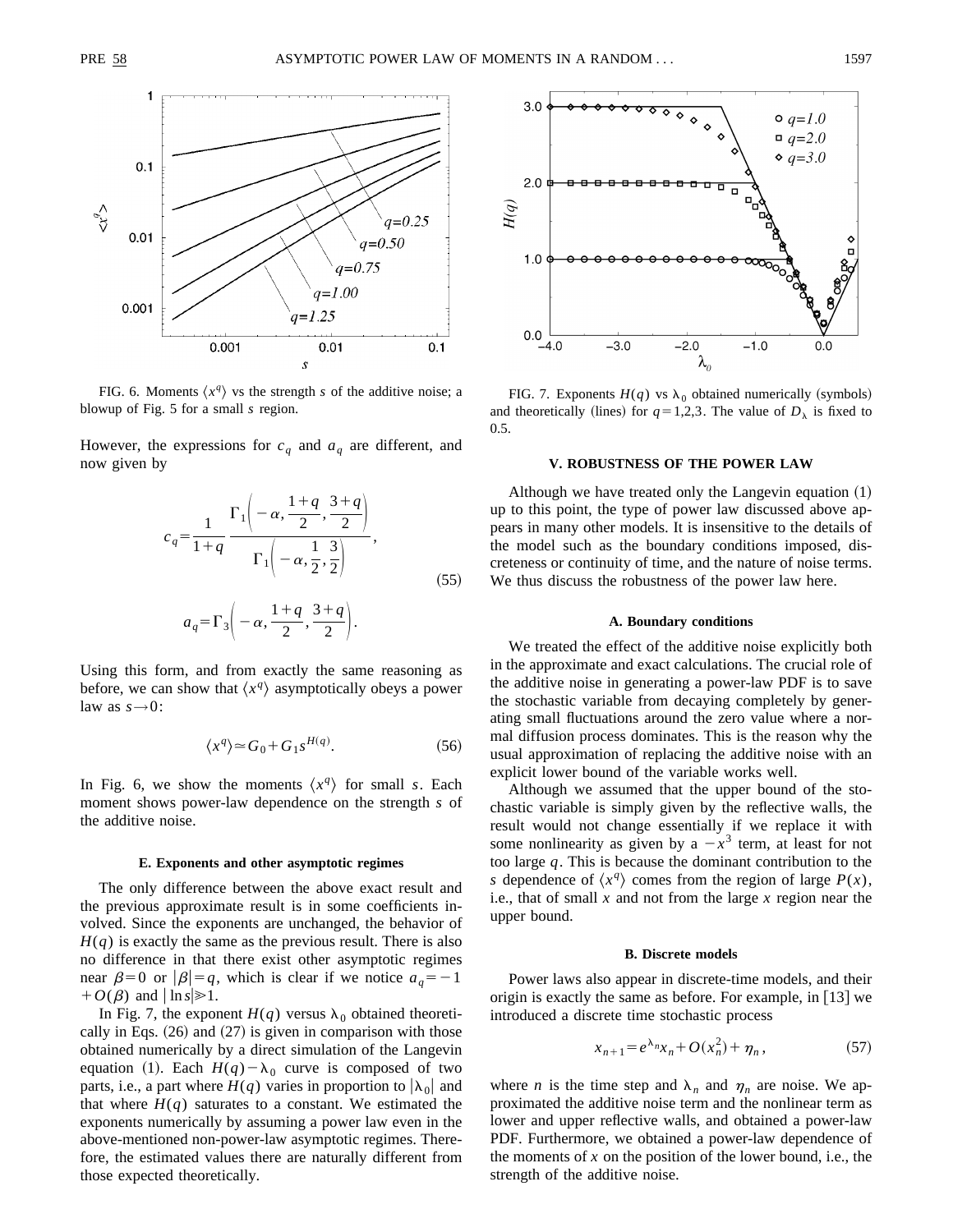

FIG. 8. Second moments  $\langle x^2 \rangle$  vs the strength *s* of the additive noise calculated for dichotomous noise, Gauss-Markov noise, and Lorenz noise. The value of  $\lambda_0$  is -0.5 for the dichotomous and Gauss-Markov noise, and  $-0.3$  for the Lorenz noise. Each line is shifted upwards or downwards to avoid overlap.

### **C. Nature of noise**

Of course, assuming a Gaussian-white noise is sometimes inadequate for models of real systems. The power law of moments can also be seen in some models with colored noises. For example, in  $[12]$  we introduced a stochastic process driven by a colored dichotomous noise with lower and upper reflective walls. We obtained the power law of moments with respect to the position of the lower wall as well.

### **D. Numerical examples**

In order to demonstrate the robustness of the power law with regard to the nature of noise terms and boundary conditions, we give a few numerical examples below.

We numerically study a stochastic process

$$
\frac{dx(t)}{dt} = [\lambda_0 + \lambda(t)]x(t) + \eta(t),
$$
\n(58)

where  $\lambda(t)$  is some colored noise while  $\eta(t)$  is a Gaussianwhite noise as before. We use three different types of noise for  $\lambda(t)$ : (i) Gauss-Markov noise produced by an Ornstein-Uhlenbeck process, (ii) dichotomous noise which takes values 1 or  $-1$  with equal transition probabilities, and (iii) chaotic noise produced by the Lorenz model. We normalize the average and variance of each noise to 0 and 1 respectively, and use it for  $\lambda(t)$ . We adjust  $\lambda_0$  to a value where  $x(t)$  shows intermittency similar to Fig. 1.

In Fig. 8, we show second moments  $\langle x^2 \rangle$  versus the strength *s* of the additive noise obtained for each type of noise. We can see a power-law dependence of the moments  $\langle x^2 \rangle$  on the strength *s* of the additive noise in the small *s* region. We also studied the case where the saturation of *x* is not due to the reflective walls but a nonlinearity  $-x^3$ , and found that a power law with the same exponent still holds. We also confirmed that the PDF has a power-law tail for each type of noise.

Since the noise is colored, it would be difficult to predict the values of the exponents of the moments from the previous theory. In order to achieve this, some sort of renormalization procedure, like the one done in  $[3]$ , must be invoked to give effective  $\lambda_0$  and  $D_\lambda$ . It is beyond the scope of this paper.

### **VI. SOME RELATED SYSTEMS**

#### **A. Noisy on-off intermittency**

Since noisy on-off intermittency is a typical phenomenon with the mechanism of generating the power law of moments, we briefly discuss it here.

On-off intermittency is observed where a chaotic attractor becomes marginally stable with respect to disturbances transversal to the invariant manifold in which the chaotic attractor is embedded. This type of instability is called a blowout bifurcation. The system then alternates between two phases intermittently: a laminar phase where the system stays practically on the invariant manifold, and a burst phase where the deviation from the invariant manifold grows suddenly. The mechanism responsible for the on-off intermittency is that the distance between the orbit and the invariant manifold is governed by a multiplicative process with a chaotically changing multiplier. Therefore, the corresponding suitable mathematical model is a RMP, where the fast chaotic motion of the multiplier is considered as a multiplicative noise.

Platt *et al.* [4] investigated a situation where weak additive noise is also present in the system. They found that the intermittency, which was originally observed only in a narrow supercritical-side region of the blowout bifurcation, can be observed in a wider region including the subcritical side of the blowout bifurcation. This is called noisy on-off intermittency. In order to explain this phenomenon, they proposed a RMP model that incorporates the effect of the additive noise approximately by introducing a lower bound to the conventional model of on-off intermittency. Venkataramani *et al.* [5] and Cenys *et al.* [6] also analyzed similar models and explained some features of the noisy on-off intermittency. However, the power law of moments that we described above has not fully been investigated. Thus, we give an example below.

#### **B. Coupled chaotic elements**

Two identical chaotic elements coupled with each other  $\lfloor 1 \rfloor$  is a typical system that shows on-off intermittency. A frequently used model is

$$
\dot{X}_1 = F(X_1) + k(X_2 - X_1), \quad \dot{X}_2 = F(X_2) + k(X_1 - X_2),
$$
\n(59)

where  $\dot{X} = F(X)$  gives the dynamics of the individual element, and *k* the coupling strength. These two elements synchronize with each other when *k* is larger than a certain critical coupling strength  $k_c$ . The difference  $x = X_2 - X_1$  is driven multiplicatively by the chaotic motion of the elements as

$$
\dot{\boldsymbol{x}} = \left[ D\boldsymbol{F} \left( \frac{\boldsymbol{X}_1 + \boldsymbol{X}_2}{2} \right) - 2k\boldsymbol{I} \right] \cdot \boldsymbol{x} + O(\boldsymbol{x}^2),\tag{60}
$$

where *D* means differentiation and *I* is the unit matrix. Slightly below  $k_c$ ,  $\boldsymbol{x}$  exhibits on-off intermittency. If we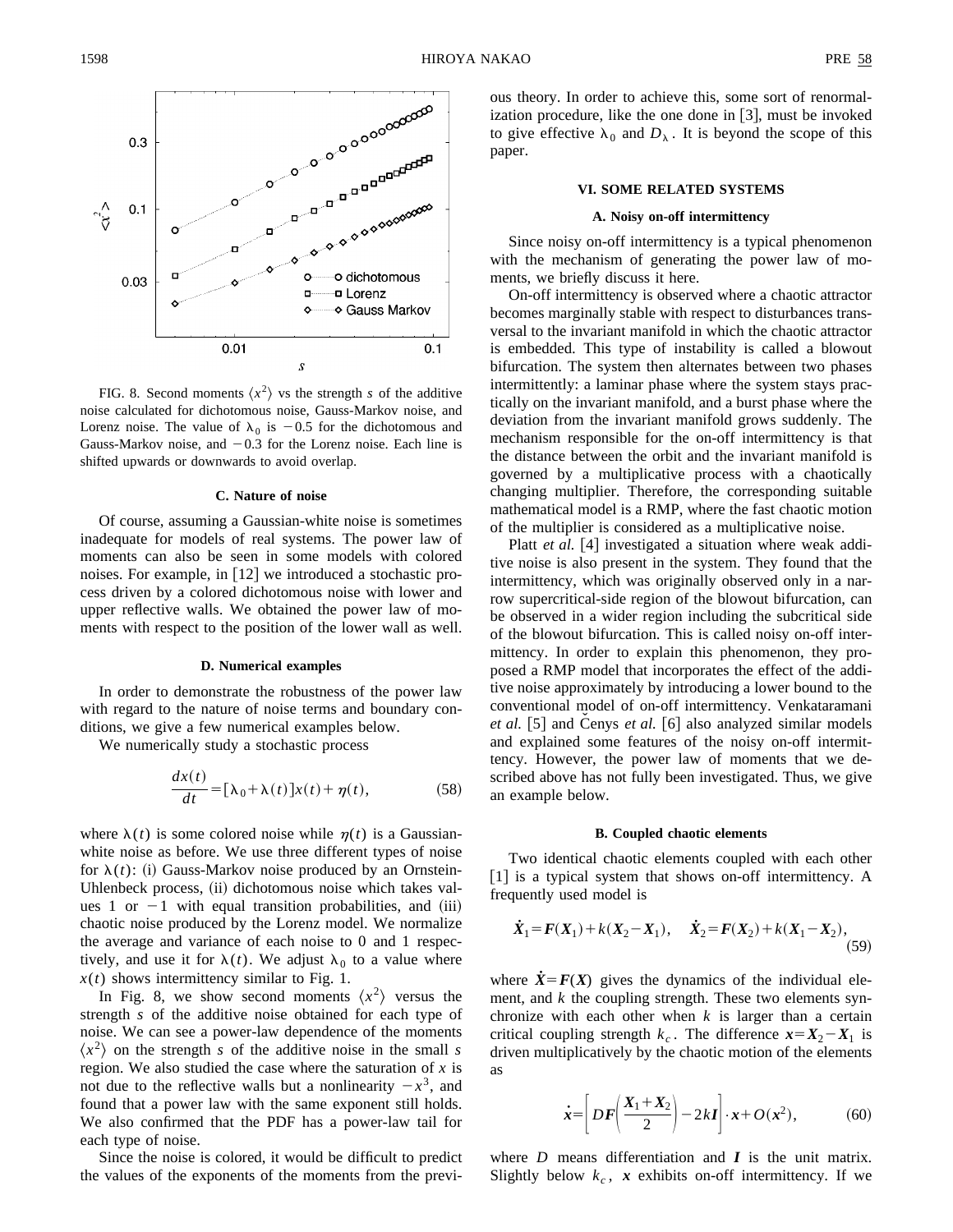1

 $0.1$ 





FIG. 9. Second moments  $\langle x^2 \rangle$  vs the strength *s* of the additive noise of coupled Rössler oscillators obtained for several values of *k*.

further apply some weak additive noise, *x* exhibits intermittent behavior above  $k_c$  as well. If we vary the strength of the additive noise and measure the *q*th moment  $\langle x^q \rangle$  of a certain component of *x*, it is expected to behave like  $\langle x^q \rangle \approx G_0$  $+G_1s^{H(q)}$  as far as *s* is sufficiently small.

As an example, we numerically calculate a pair of Rössler oscillators coupled with each other, and with weak additive noise applied only to the first component of the state variables:

$$
\begin{aligned}\n\dot{x}_1(t) &= -y_1 + z_1 + k(x_2 - x_1) + s\xi_1(t), \\
\dot{y}_1(t) &= x_1 + 0.3y_1 + k(y_2 - y_1), \\
\dot{z}_1(t) &= 0.2 + x_1 z_1 - 5.7z_1 + k(z_2 - z_1),\n\end{aligned} \tag{61}
$$

and

$$
\dot{x}_2(t) = -y_2 + z_2 + k(x_1 - x_2) + s\xi_2(t),
$$
  

$$
\dot{y}_2(t) = x_2 + 0.3y_2 + k(y_1 - y_2),
$$
 (62)

$$
\dot{z}_2(t) = 0.2 + x_2 z_2 - 5.7 z_2 + k(z_1 - z_2),
$$

where  $\xi_{1,2}(t)$  are Gaussian-white noise of average 0 and variance 1, and *s* controls their strength. We set the coupling strength  $k$  to the value slightly above  $k_c$ , where the system shows noisy on-off intermittency. Figure 9 shows second moments  $\langle x^2 \rangle$  of the difference between the first components  $x=x_2-x_1$  versus the noise strength *s*, obtained for some values of the coupling strength *k*. As expected, they show a power-law dependence on *s*, and their exponents vary with *k*.

We also observed the power law of moments in a system of coupled chaotic elements with a slight parameter mismatch  $[2]$  in place of a weak additive noise, where the parameter mismatch plays a role similar to the additive noise. The power law of moments is also observed in systems of coupled maps  $[14]$ .

### **C. Spatially distributed chaotic elements**

The power-law spatial correlation that we studied in the previous papers  $\lceil 12,13 \rceil$  turns out to be the same as the power law described above, with a proper physical interpretation of some variables involved. The systems we treated previously are the populations of spatially distributed chaotic elements. The elements are driven by a field produced by nonlocal coupling, which is spatially long-waved and temporally irregular.

If we consider the difference  $x(r) = X(r) - X(0)$  between the amplitude *X* of two elements that are separated by a short distance *r*, its moments  $\langle x(r)^q \rangle$  are directly related to the spatial correlations of *X*. They are similar to the structure functions in the context of fluid turbulence or the heightheight correlations in the context of fractal surface growth. The dynamics of  $x(r)$  is given by a RMP with a weak additive noise, where the multiplier is the local Lyapunov exponent fluctuating randomly due to the chaotic motion of the elements, and the weak additive noise comes from the small difference in the strength of the applied field between the two points under consideration.

Since the strength *s* of the additive noise should be of the order of *r* due to the assumed smooth spatial variation of the applied field, the power law of moments as a function of *s* is now interpreted as a power law of moments of the amplitude difference  $x$  as a function of the mutual distance  $r$ , i.e.,

$$
\langle x(r)^q \rangle \sim G_0 + G_1 s^{H(q)} \sim G_0 + G_2 r^{H(q)},\tag{63}
$$

where  $G_0$ ,  $G_1$ , and  $G_2$  are constants.

When the average Lyapunov exponent is negative,  $G_0$ vanishes and the exponent  $H(q)$  is given by Eq. (26). It shows a ''bifractality'' similar to that known for Burgers' equation, which implies an underlying intermittent structure.

### **VII. CONCLUSION**

As in the models for noisy on-off intermittency and economic activity, a stochastic process driven by multiplicative and weak additive noise shows a power-law PDF. The PDF consists of a constant part and a power-law part, and their boundary moves with the strength *s* of the additive noise in such a way that its distance from the origin is proportional to *s*. This systematic dependence on *s* causes the power law of the moments with respect to the strength of the additive noise.

In order to study this phenomenon in further detail, we introduced a Langevin equation  $(1)$  with multiplicative and additive noise terms as a general model for a stochastic process of this type. We analyzed its stationary state theoretically and numerically, and found that this model actually reproduces the power law of moments. Furthermore, by comparing the approximate and exact treatments of the effect of the additive noise, the usual approximation of the additive noise by introducing a lower bound of the amplitude was justified.

Although we restricted our study to the Langevin equation  $(1)$  for the sake of precise argument, the power law itself is not sensitive to the details of the model employed, and can appear robustly in many stochastic processes driven by multiplicative and weak additive noise. We demonstrated such